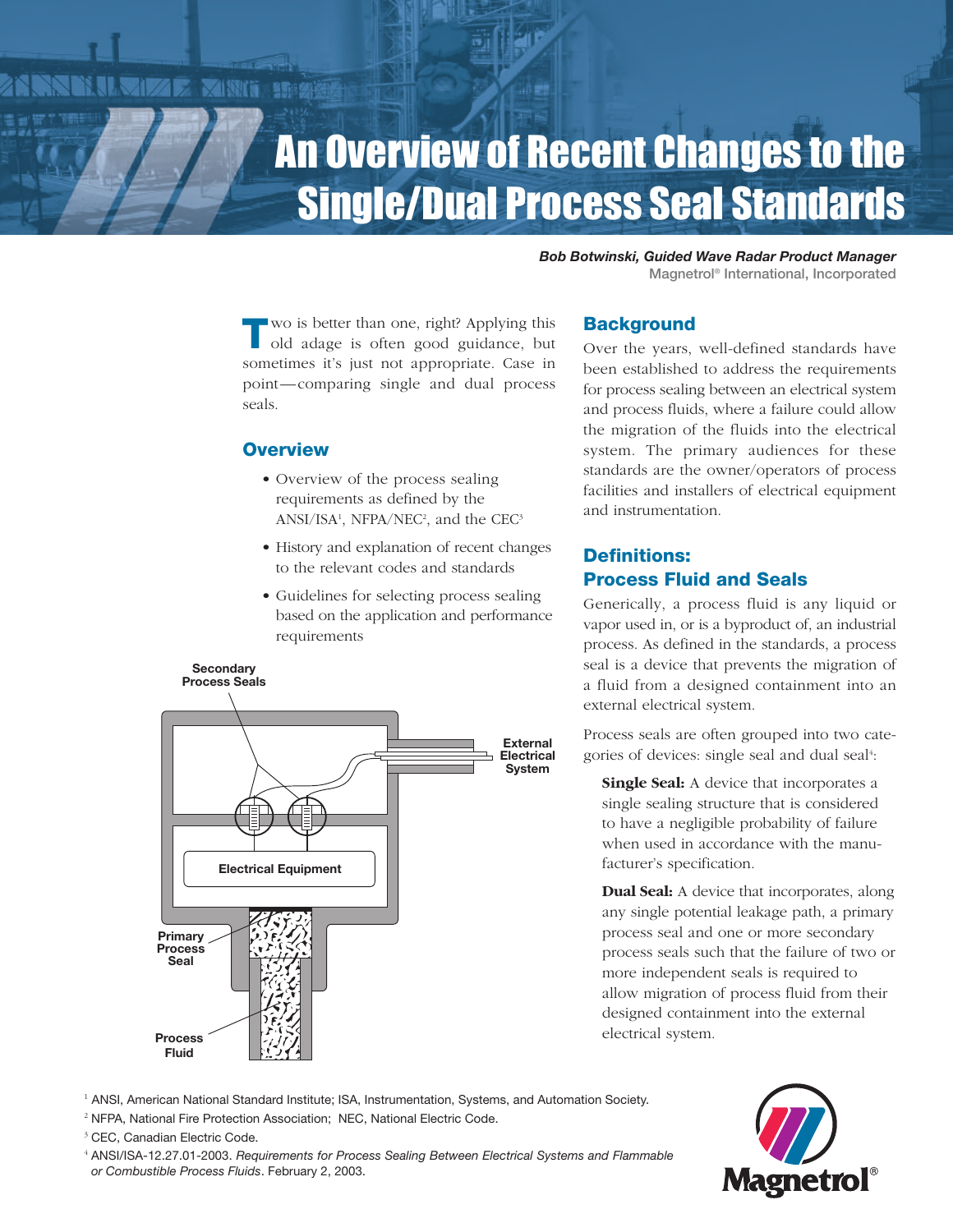# **Brief History of Process Sealing Standards**

Although they all have the same goal in mind, over the years ANSI ISA, NFPA/NEC, and the CEC have issued slightly different standards and code requirements for process sealing. More than 20 years ago, NEC required the use of primary and secondary seals, and specified that the secondary seals must be able to withstand conditions equal to or greater than the conditions that caused the primary seal to fail.

Independently, the CEC required that secondary seals must be provided between devices containing a primary seal and conduit/cable seal, where failure of a single component in the device containing the primary seal could allow passage of process fluids.

In 2003, ISA required that dual seal devices incorporate a method that indicated or annunciated a primary seal failure (e.g., visible leakage, an audible whistle, or other means of monitoring<sup>5</sup>).

In 2005 and again in 2008, the NEC $<sup>6</sup>$  modified</sup> its requirements for process sealing to include the concept of dual seals consistent with the standards specified in ANSI ISA-12.27.01. The NEC still did not allow single seal devices. The NEC modifications required that either a device listed and marked as a dual seal was installed, or that the installer must add an external secondary seal (or other mitigation technique) to the system.

# **Reviewing All Seals**

Some process facility owners/operators are replacing any equipment that has a non-compliant seal with a device that has a process seal that meets the ANSI ISA 12.27.01 standard. These changeovers may be directed by local legislation or inspired by more stringent safety practices. On a case-by-case basis, owners/operators should review their equipment with single-seal that are not covered by the new standards. Some of these applications will be acceptable as is; some should be changed in order to be compliant with ANSI ISA 12.27.01.

Here's an example. Consider a stainless steel thermowell isolating a temperature sensor from a process. A thermowell is considered a single seal device and covered by the standards. Since the thermowell is pressure-tight, solid container, it has negligible chance of a failure. It is a common and good engineering practice to use thermowells for safely separating electrical systems from a combustible media and does not need to be changed.

Alternatively, consider the same temperature sensor inserted directly into the process with a single o-ring forming a seal. Assume this process connection initially passes all standard agency testing. However, over time, the seal could age and weaken, thus allowing combustible gases to pass. This type of process seal has a significant chance of failure over time and should either be protected by a secondary seal or replaced with an approved single-seal device.

#### **Recent Revisions to the Standards**

The new NEC edition<sup>7</sup> has expanded its process sealing standards and added detail as to what will meet the requirements for installation of process connected equipment and the prevention of process material from getting into the conduit of equipment.

The 2011 update to the NFPA 70 process sealing methods have brought the current version of the NEC into alignment with CEC and ISA. A new clause (501.17) replaces clause 501.15(F)(3) relative to process seals. The key statement in this clause is in the last paragraph:

*Process-connected electrical equipment that does not rely on a single process seal or is listed and marked "single seal" or "dual seal" shall not be required to be provided with an additional means of sealing.* 8

In summary, the NEC now allows devices to be marked as either single seal or dual seal per ANSI ISA-12.27.01. The NEC and CEC reference the testing standards as specified in the standard. A Nationally Recognized Testing Lab (NTRL) such as FM or CSA typically provides the certification for such devices.

<sup>5</sup> ANSI/ISA 12.27.01

<sup>6</sup> National Electrical Code. Clause 501.15(F)(3). 2008

<sup>7</sup> National Electrical Code. 2011 Edition

<sup>8</sup> National Electrical Code. Clause 501.17. 2011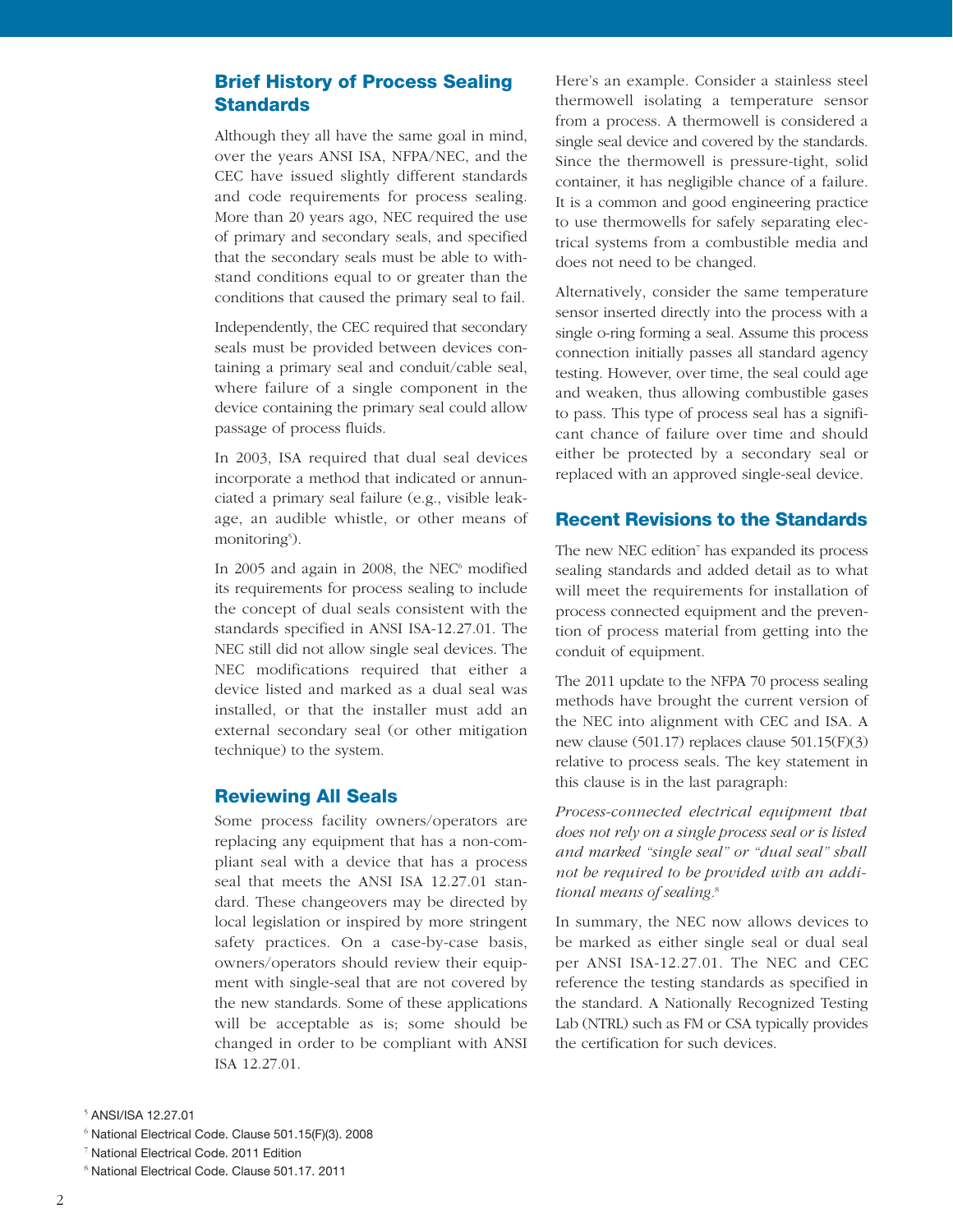# **Meeting Process Sealing Requirements**

#### *Single Seal Qualifications*

To be certified and marked as "single seal," a device must pass the following controlled tests:

**leakage and burst** – must not show visible signs of leakage when subjected to overpressure. The maximum pressure requirements and duration are different for different devices and are dependent on the maximum working pressure.

**temperature cycling** – must not fail when subjected to repeated changes in temperature.

**fatigue cycling** – must not fail when subjected to changes in pressure.

### *Dual Seal Qualifications*

To be certified and marked as "dual seal," a device must pass the following controlled tests:

**leakage and burst** – same as those for the single deal device.

**venting capacity** – must account for the pressure and flow capacity of the worstcase primary seal failure. Pressure is applied until the required annunciation method (typically venting) has indicated the primary seal failure.

**annunciation** – must be verified by failing the primary seal and applying pressure to the device. The verification is carried out under the conditions deemed worst case for the manufacturer's rating of the device.

# *Single vs. Dual*

In a dual seal device, the primary seal must pass the same leakage and burst tests as the single seal. However, this primary seal does not have to be subjected to temperature and fatigue cycling. Further, the secondary seal on a dual seal device is pressure tested to much

lower pressures than a single seal device (150% of maximum venting pressure for one minute for a venting design or 150% of maximum rated working pressure for a non-venting device). Neither the primary nor secondary seal is required to be as robust as with a single seal device. In summary, the requirements for a single seal device are more stringent than the requirements for a dual seal device.

#### *Installing to the Codes*

The NEC and CEC are written for the installer of equipment, not necessarily for the equipment manufacturer. Therefore, mitigation techniques are provided by installers of equipment when a device is **not** listed and marked single seal or dual seal. Of course, installers prefer to comply with the standard without using any additional mitigation techniques—it is more cost effective and does **not** complicate the installation process. Therefore, it is easier for the installers to rely on the manufacturer to include features in their product that simplify the installation and make their product independently acceptable to the appropriate local codes.

# *Conclusion: One Over Two*

The new NEC and CEC standards no longer require secondary means of sealing a processconnected electrical device when the device is marked "single seal" or "dual seal" per ANSI ISA-12.27.01. To gain a single or dual seal marking, the device must pass a strict series of tests. Single seals meet a higher performance level than dual seals.

Further, the recent experience and successful application of single seal devices seems to indicate that owners, operators, and installers are more concerned with meeting the required specification as simply as possible, rather than counting the number of seals used. This can lead one to the conclusion that two is not necessarily always better than one, especially when you're selecting process seals.